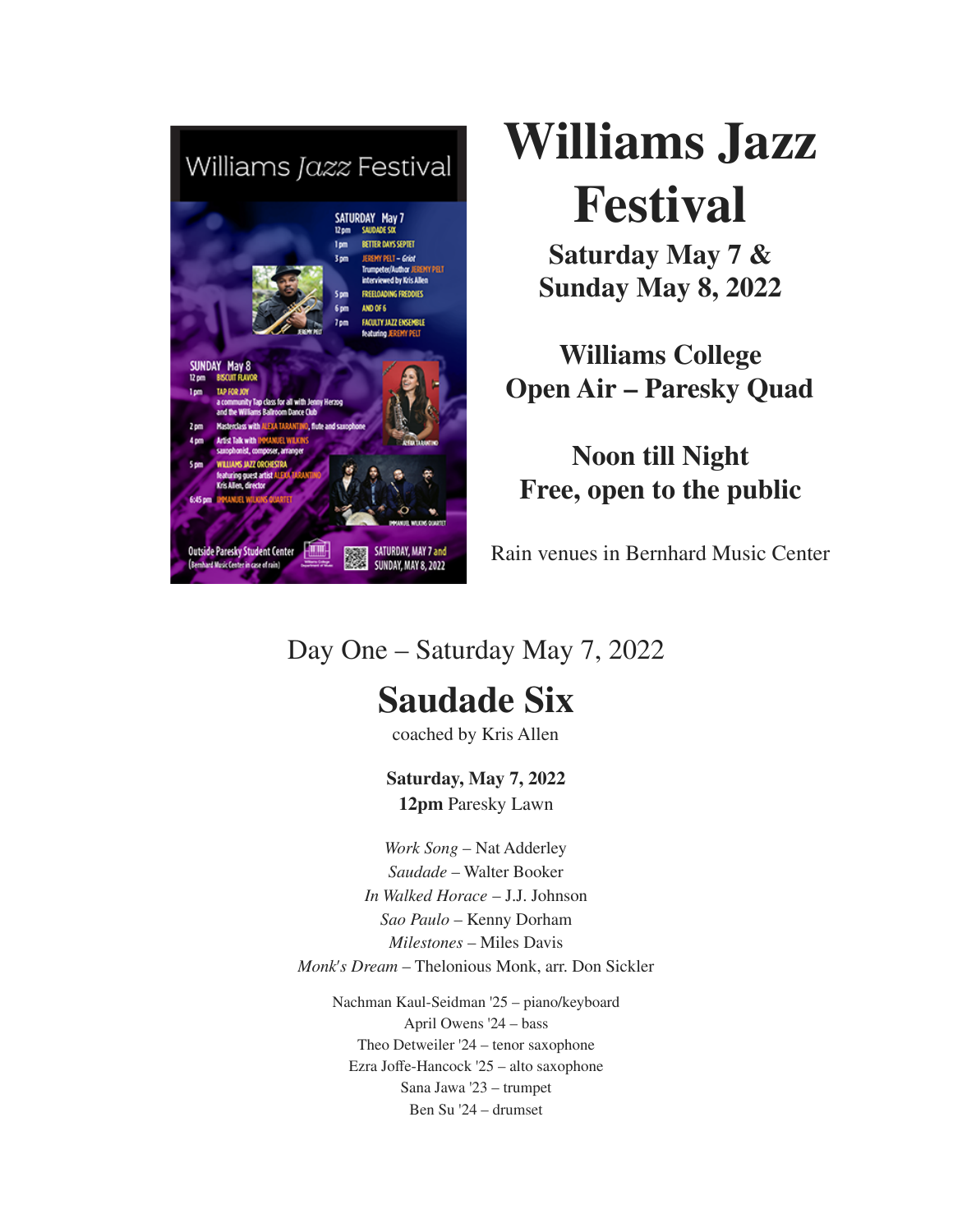## **Better Days Septet**

coached by Kris Allen **Saturday, May 7, 2022 1pm** Paresky Lawn

*Jitterbug Waltz* – Fats Waller, arr. Kris Allen *Interplay* – Bill Evans *The Shade of the Cedar Tree* – Christian McBride *Consonance* – Sam Thorpe '22 *Better Days Ahead* – Pat Metheny *My Shining Hour* – Arlen/Mercer, arr. Kris Allen

> Sam Thorpe '22 – piano/keyboard Liam Giszter '25 – piano/keyboard Suzanne Penna '25 – vibraphone Chase Bradshaw '25 – guitar Rein Vaska '25 – drumset Artie Carpenter '25 – trumpet Kris Allen – bass

### **Jeremy Pelt –** *Griot*

Trumpeter/Author **Jeremy Pelt** interviewed by Kris Allen

#### **Saturday, May 7, 2022**

**3pm** Paresky (rain venue: Brooks-Rogers Recital Hall)

#### **Freeloading Freddies**

coached by Gregg August **Saturday, May 7, 2022 5pm** Paresky Lawn

Charlie Nicholas '25 – guitar Emmanuelle Monahan '25 – piano Max Thierry '22 – saxophone Diego Mongue '25 – drumset Anna Leedy '22 – bass Matt Wisotsky '23 – saxophone Paul Kim '24 – trumpet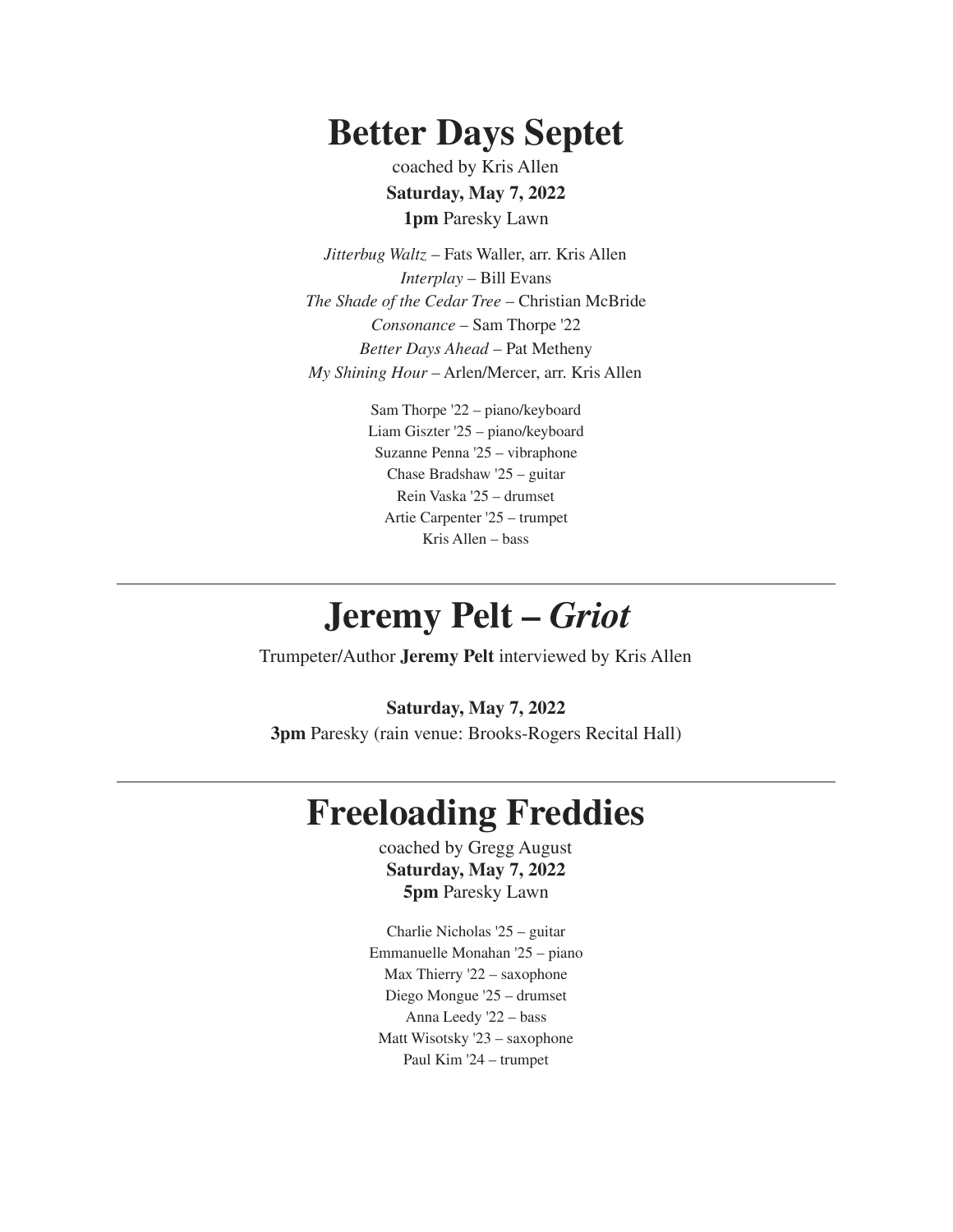# **And of 6**

coached by Zaccai Curtis **Saturday, May 7, 2022 6pm** Paresky Lawn

Anuvind Iyer '23 – piano/keyboard Joe Larocca '22 – piano/keyboard Will Royce '24 – bass Noah Jacobson – '22 alto saxophone Emilio Anamos '24 – drumset Adithya Vaidhyan '24 – tenor saxophone



# **Faculty Jazz Ensemble**

featuring guest artist **Jeremy Pelt, trumpet Saturday, May 7, 2022 7pm** Brooks-Rogers Recital Hall

Jeremy Pelt – trumpet Kris Allen – saxophone Zaccai Curtis – piano Gregg August – bass Conor Meehan – drumset

For this event in Brooks-Rogers Recital Hall, all audience must be masked and show proof of vaccination (or Williams ID) at the door.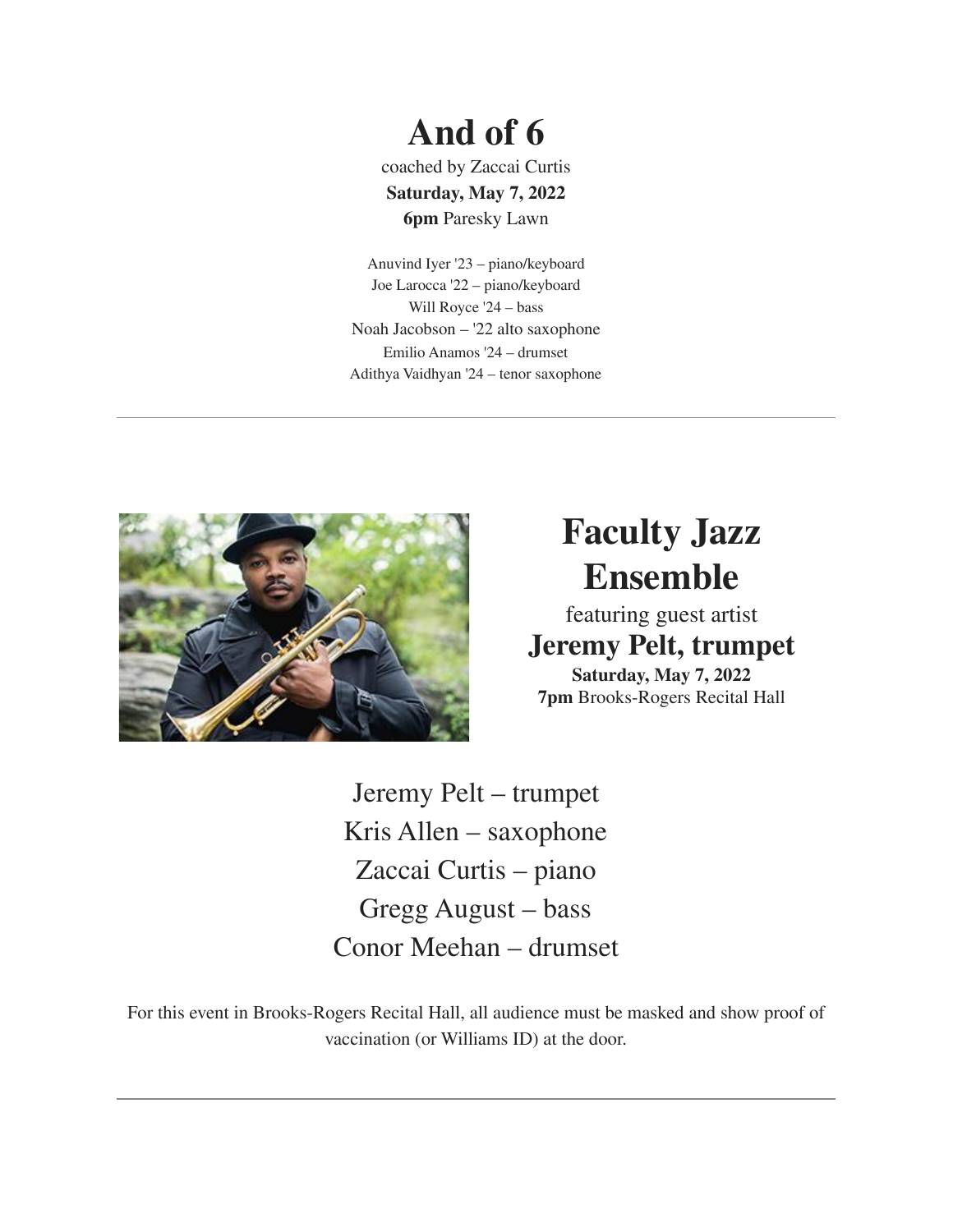# **Williams Jazz Fest**

Day Two – Sunday May 8, 2022

# **Biscuit Flavor**

coached by Kris Allen **Sunday, May 8, 2022 12:00pm** Paresky Lawn

*Cool Eyes* – Horace Silver *People Make the World* – Thom Bell/Linda Creed, arr. Nicholas Payton *The Front* – Adithya Vaidhyan '24 *Do Me A Flavor* – Joel Nicholas '23 and Peter Duke '22 *Magic Carpet* – Omer Avital *Soppin' the Biscuit* – Roy Hargrove

Adithya Vaidhyan '24 – tenor saxophone Grace Kaercher '25 – trumpet Peter Duke '22 – piano/keyboard Joel Nicholas '23 – piano/keyboard

Hal Olson '22 – drumset Curren Flaherty '23 – bass Josh Lipp '24 – guitar

*Tap For Joy*

Demonstration and community Tap class! with tap performer and teacher **Jenny Herzog** in collaboration with the **Williams Ballroom Dance Club Sunday, May 8, 2022 1pm** Paresky Lawn



## **Masterclass** with **Alexa Tarantino**

flutist, saxophonist, composer **Sunday, May 8, 2022**

**2:00pm** Brooks-Rogers Recital Hall

For this event in Brooks-Rogers Recital Hall, all audience must be masked and show proof of vaccination (or Williams ID) at the door.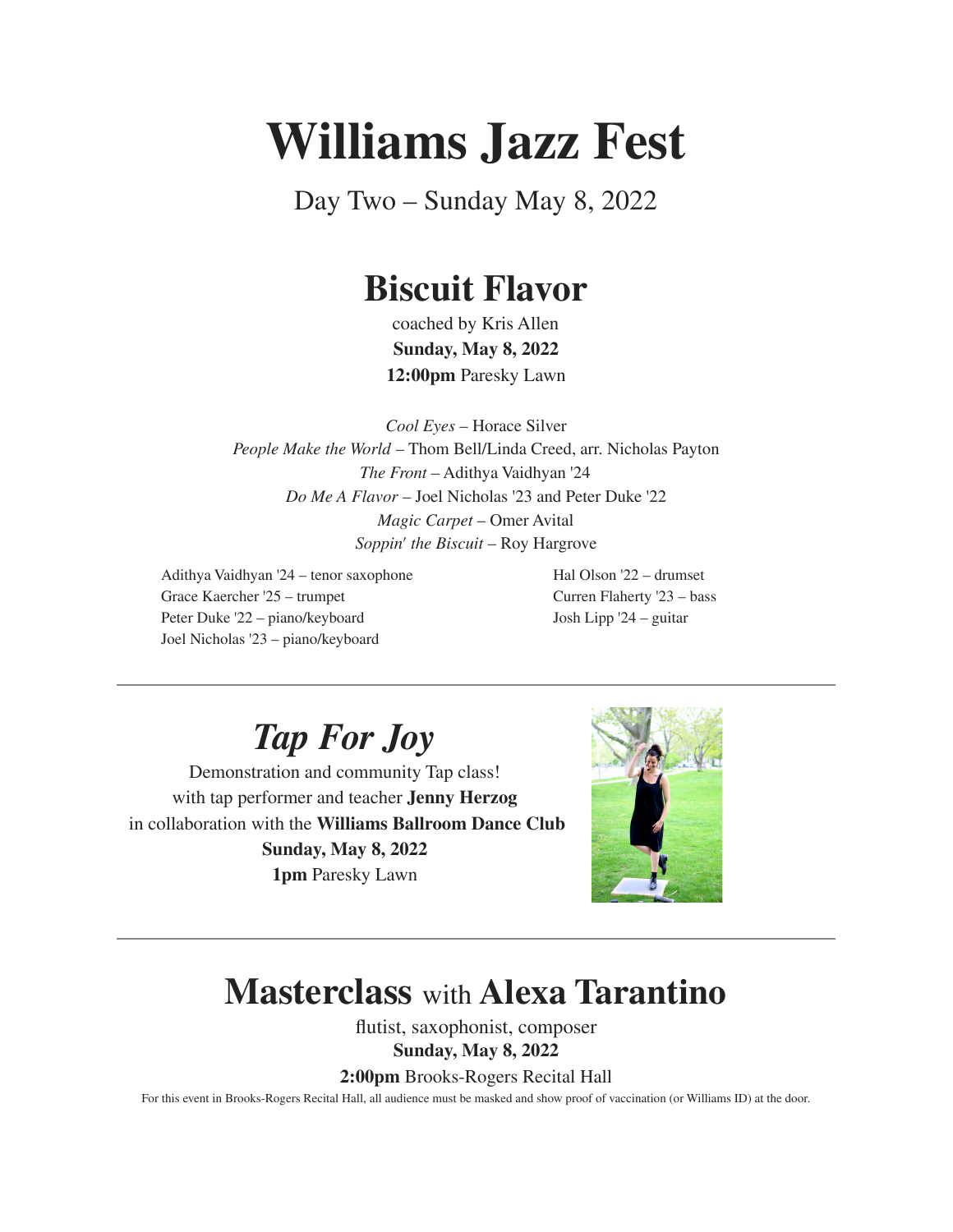

# **Williams Jazz Orchestra**

featuring guest artist **Alexa Tarantino, flute and saxophone**

Kris Allen, director

**Sunday, May 8, 2022 5:00pm** Paresky Lawn

*Optimism* – Steve Davis *Purple Gazelle* – Duke Ellington *Just Waiting* – Melba Liston *Free Cell Block F 'tis Nazi USA* – Charles Mingus, arr. Boris Kozlov *Tensions* – Charles Mingus, arr. Boris Kozlov *Second Breakfast* – Jimmy Greene *I Remember* – Steven Sondheim '50, arr. Kris Allen *Ms. B.C.* – Pamela Baskin Watson, arr. Bobby Watson

**Saxophones** Noah Jacobson '22 Adithya Vaidhyan '24 Rebecca Coyne '22 Elena Lowe '25 Matt Wisotsky '23

**Trumpets** Joel Bishop '25 Andrew Megalaa '25 Grace Kaercher '25 Nico Cavaluzzi '23

**Trombones** Gwyn Chilcoat '24 Jack Murphy '23 Peri Cannavo '24 Jonathan Myers

#### Rhythm

Spencer Spivy '23 Curren Flaherty '23 Hal Olson '22 Josh Lipp '24

Vocals Zoe Kaegi '23